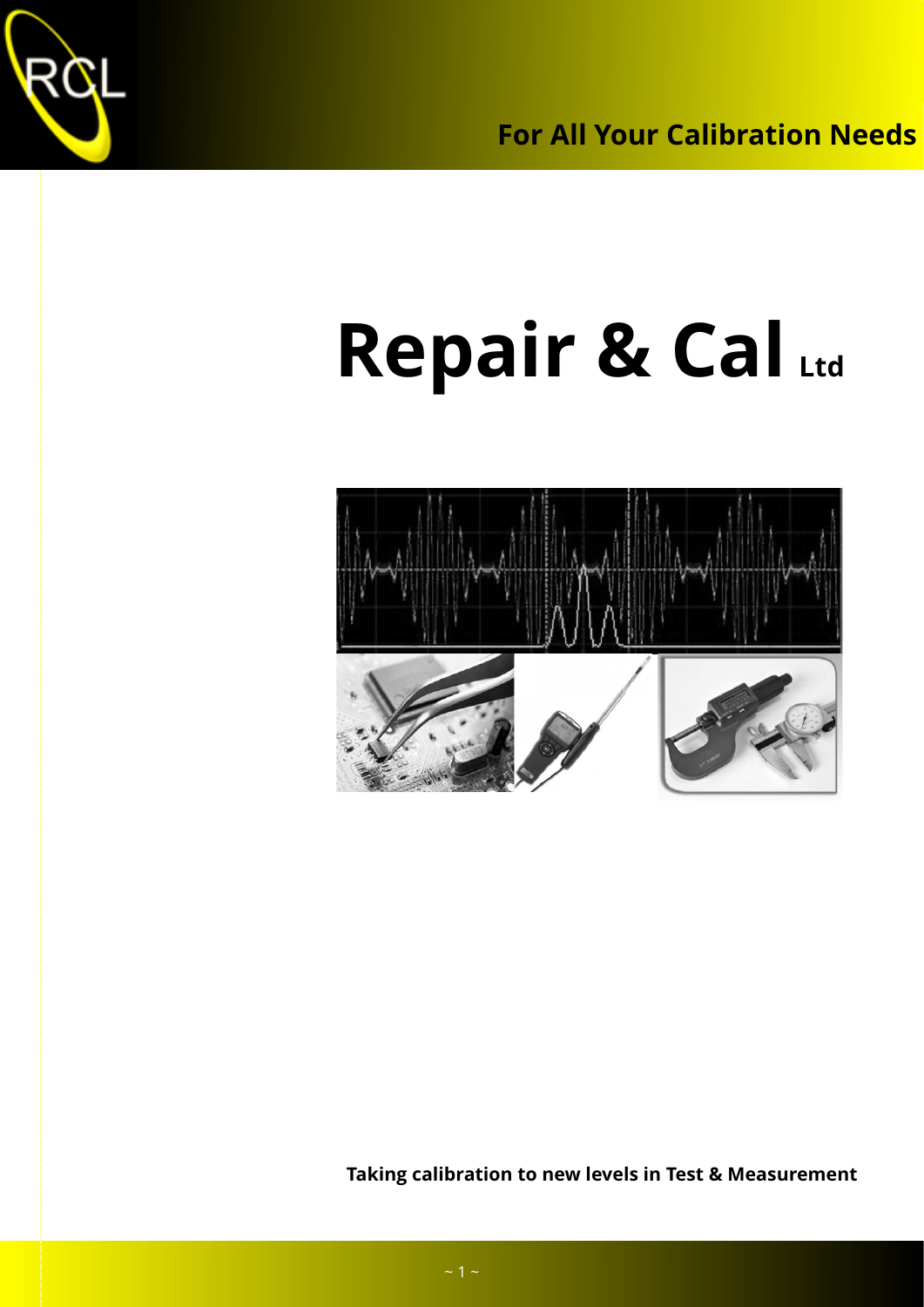

### **Why use Repair & Cal Ltd?**

Repair & Cal Ltd is one of the leading calibration companies in the field of calibration & repair within the UK.

As a firm commitment to quality, Repair & Cal Ltd is ISO9001:2015 approved

Repair & Cal Ltd prides itself in offering its customers the best service from the in-house calibration, carried through to the on-site calibration services offered.

## **Quality.**

The new quality standard for calibration, ISO9001:2015 clearly addressess the electronic age. Certificates of Calibration can now be provided and stored electronically which will almost certainly eradicate storage problems for many clients. It also ensures that Repair & Cal Ltd can maintain and operate calibration databases on behalf of clients.

At present, we manage some client's total requirements, for example, storage of certificates and result sheets, sending of recall notices when instruments are due for calibration & keeping clients informed with work-inprogress reports. At any time we are able to send details of instruments if required.

- **• Collection & Delivery across the UK Mainland**
- **• 5 Day turnaround for Calibrations**
- **• On site Calibration service**
- **• Recall Service**
- **• Calibration management contract facility**
- **• Website Portal for customers**
- **• Fast track Calibration**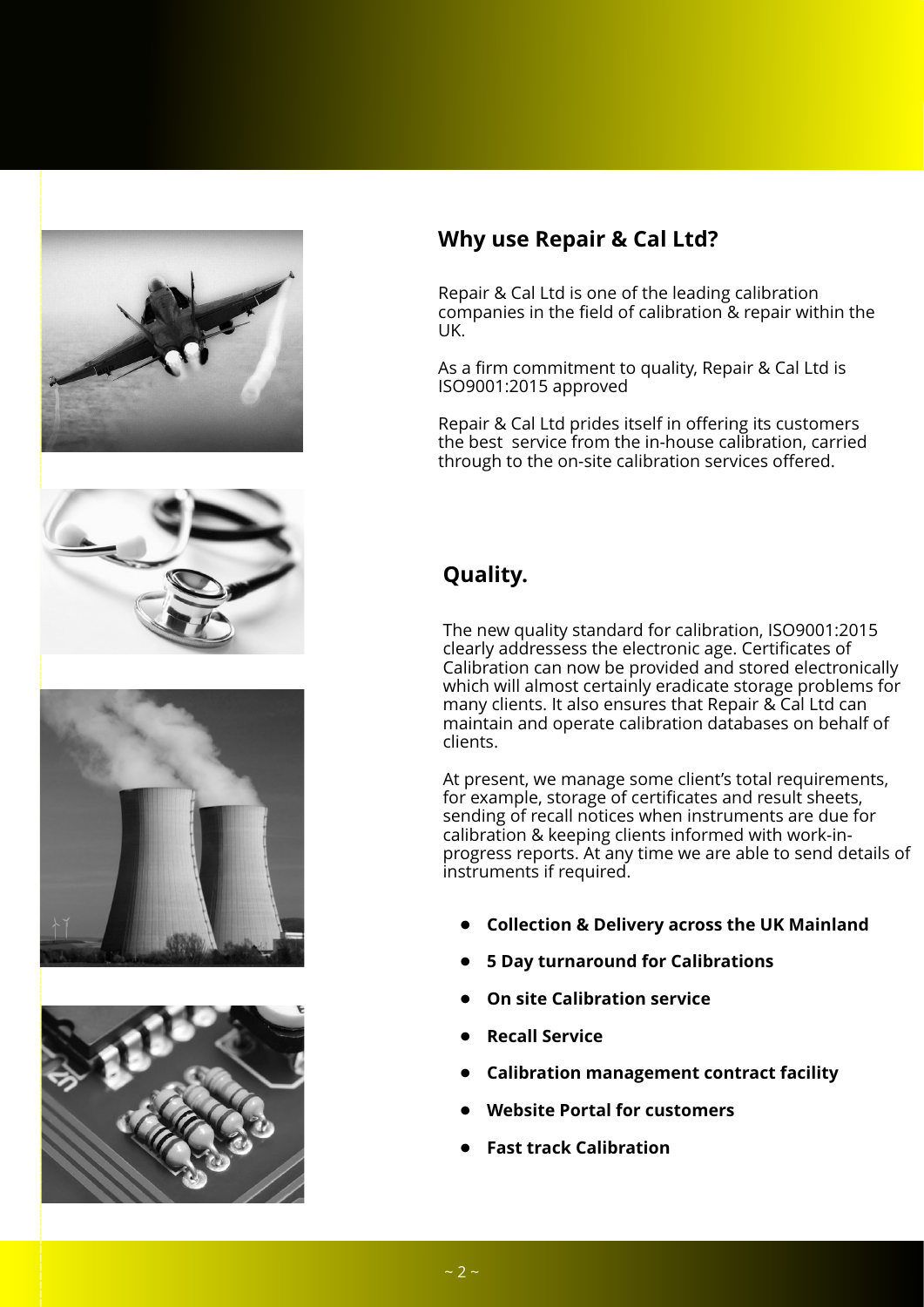# **GKIKUSUI**











**Precision - Innovation** 







# **Calibration.**

Repair & Cal Ltd offers a complete calibration service. Using semi and fully automated calibration systems we are able to calibrate a wide range of electronic test equipment.

Where your equipment falls outside our capability we use approved suppliers to manage your complete inventory.

In addition to collection & delivery, fast-turnaround & our repair service we also offer a recall service and calibration management contract facility to our clients.

#### **On-site Calibration.**

Repair & Cal Ltd offers a wide range of calibration services on customers locations.

This service can be planned around your schedule and benifits customers with reduced down time, with no risk of damage in transit. With no need to hire equipment while away for calibration, this option is very cost effective.

#### **Instrument Repair.**

The company operates a comprehensive repair facility to compliment its calibration service. As we are able to repair the majority of instruments we calibrate, we are often able to offer our customers not only a significant saving.

### **Equipment Sales.**

Repair & Cal Ltd is now able to offer the sale of Test & Measurement Equipment by the suppliers listed.

When your test equipment is getting old, is it more cost effective to buy a new piece of equipment than to repair it?

We can help if this is the choice you wish to make.

Our sales broucher, avalible to view on our website, details what Test & Measurement equipment each manufacture sells.

Let our sales team look into the replacements that you would need and we can get the best prices for you.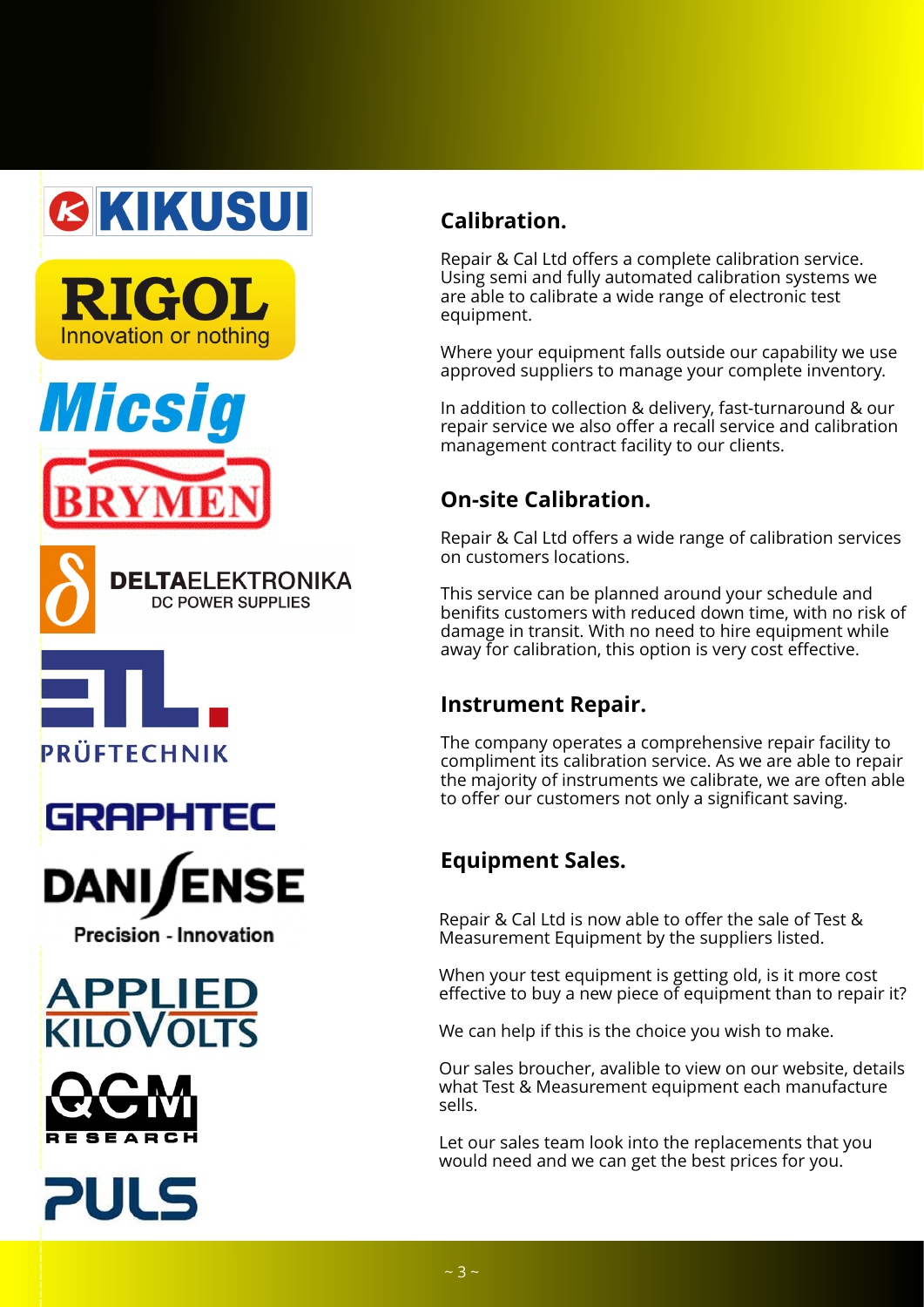#### **Capabilites:**

#### *Electronics/Electrical;*

Signal Generators - LF to RF<br>
Spectrum Analyser<br>
Spectrum Analyser Spectrum Analyser<br>VXI Cards VXI Cards The Communication of the Communication Communication Communication Communication Communication Communication Communication Communication Communication Communication Communication Communication Communication Commu Compaq C<br>
Amplifiers
Amplifiers
2011<br>
Amplifiers
2012<br>
Portable Appliance Tester<br>
Digital Multimeters Angle Position Indicators<br>Analysers - Data, Distortion, Logic, Network Power Meter Analysers - Data, Distortion, Logic, Network<br>Attenuators Audio - Analyzer, Filters, Generators,Oscillators Pulse Generators<br>Band Pass Filters Pulses Boxes **Band Pass Filters** Capacitance Meters Chart Recorders Clamp Meters Current Probes Current Shunts Curve Tracers Data Testers Decade Capacitance<br>Electronic Load Electronic Load High Voltage to 30Kv

**Multifunction Testers** Digital Multimeters<br>Oscilloscopes Power Supplies<br>Pulse Generators

DC Current Generation to 500A

#### *Environmental;*

**Temperature** Humidity Ovens Climate Chambers Light Meters Anemometers

#### *Mechanical/Dimensional;*

Vernier Calipers & Micrometer Digital Calipers Torque Wrenches - 1000 Nm **Scales** Force Gauges Strain Gauges Height Gauges Dial Test Indicators Depth Gauges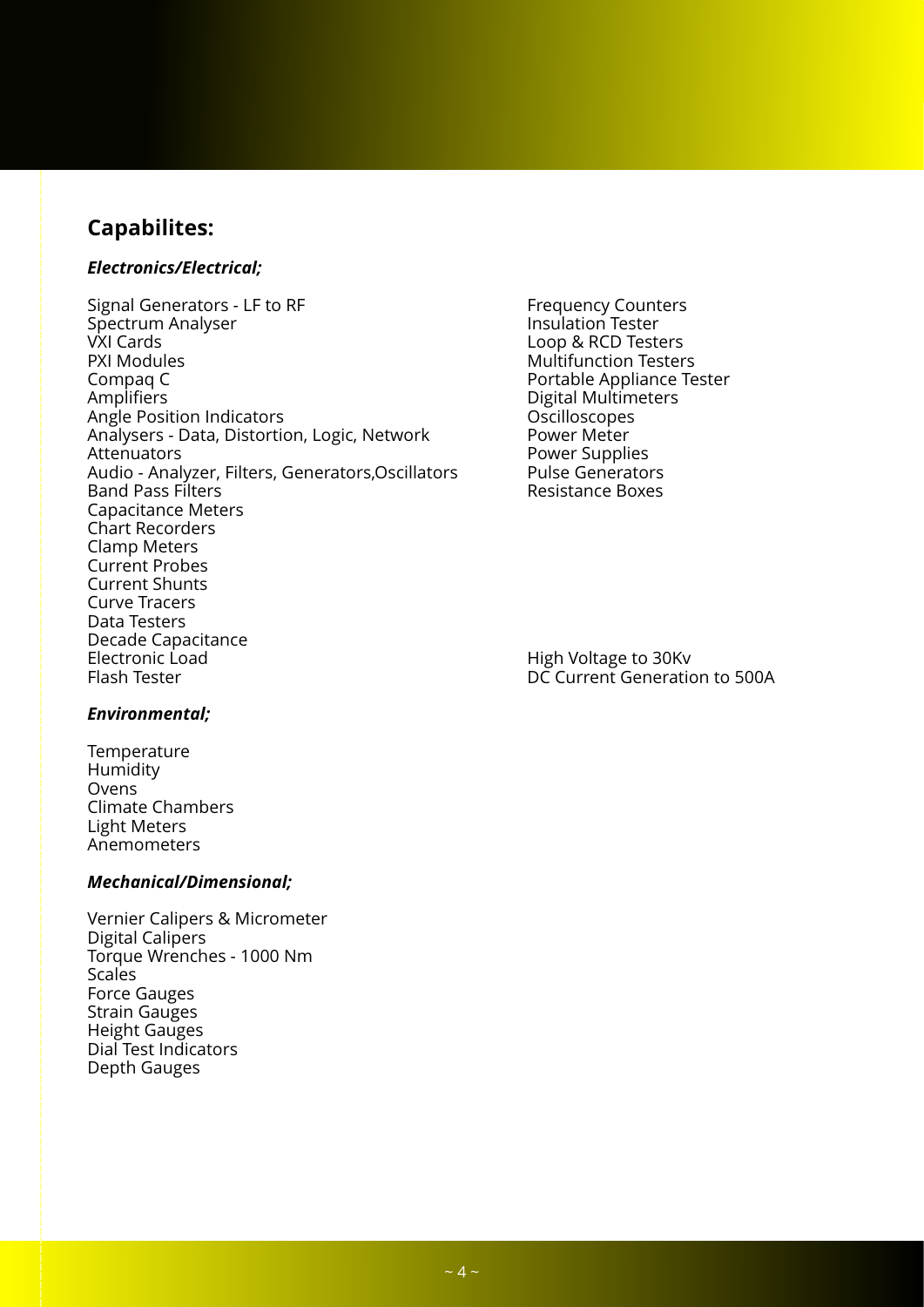



**Monday:** *Reading, Surrey, London, Hertfordshire.*

**Tuesday:** *Reading, Cheshire, Staffordshire, Shropshire, Warwickshire.*

**Wednesday:** *Reading, Oxfordshire, Buckinghamshire, Northamptonshire.*

**Thursday:** *Reading, Dorest, Hampshire.*

**Friday:** *Reading, West Berkshire, Wiltshire, City Of Bristol, Gloucestershire.*

If you cannot see your area covered on the list please get in contact and we will arrange a collection day for you.